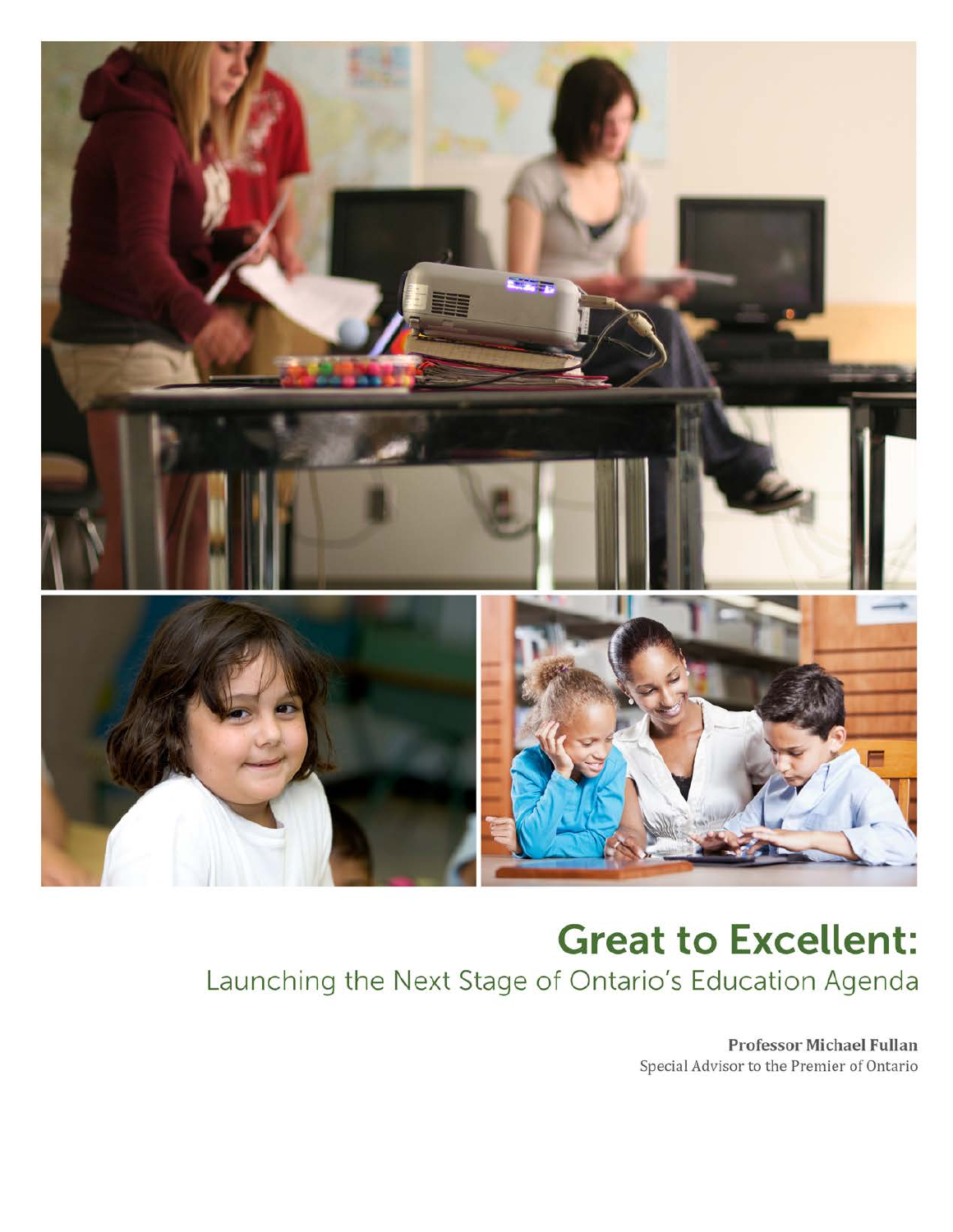## **Introduction.**

In 2003 Ontario's schools were in a troubled state. The achievement of students was 'good' but flat lined — stagnant results year after year. Morale of teachers was low; the schools as a whole could be characterized as 'loosely-coupled' and without focus. The system was downtrodden.

Now in early 2013, the overall performance of the almost 5,000 schools in the province has dramatically improved on most key measures, and continues to improve. According to international measures and independent expert assessment, Ontario is recognized as and is proven to be the best school system in the English-speaking world — and right up at the top with Finland, Singapore and South Korea.

As Premier Dalton McGuinty leaves office, in this paper we will review key aspects of the journey, and set the tasks for the next phase. Nine years of steady improvement is impressive. This is a long time for a system to sustain success. Going from good to great has not been easy. But past experience with large-scale reform suggests it would be all too possible to falter at this stage. The biggest obstacle to further success is the self-satisfaction with what we have accomplished. There is much more to do in going forward. What is needed is a focused launch to the next level of performance. Only a sustained commitment to doing better will keep our global leadership in place.

Ontario unequivocally has developed "from good to great." But we are now at a crucial stage as we head for 2013 and beyond. Will we stand still  $-$  or worse, fall behind — while the rest of the world passes us by? Or will we take the necessary steps to build on our success and move from great to excellent?

Let us also note that while there are serious financial constraints, this journey to excellence can be accomplished within the resources that will be available. We must at the same time realize that much more needs to be done to improve on what we have accomplished.

We have been successful because of the deep professionalism of educators across the entire system. No system in the world has progressed without strong rapport between the government and its teachers and principals. Without a partnership of working together, we will almost certainly recede in a world where other systems are pushing toward excellence.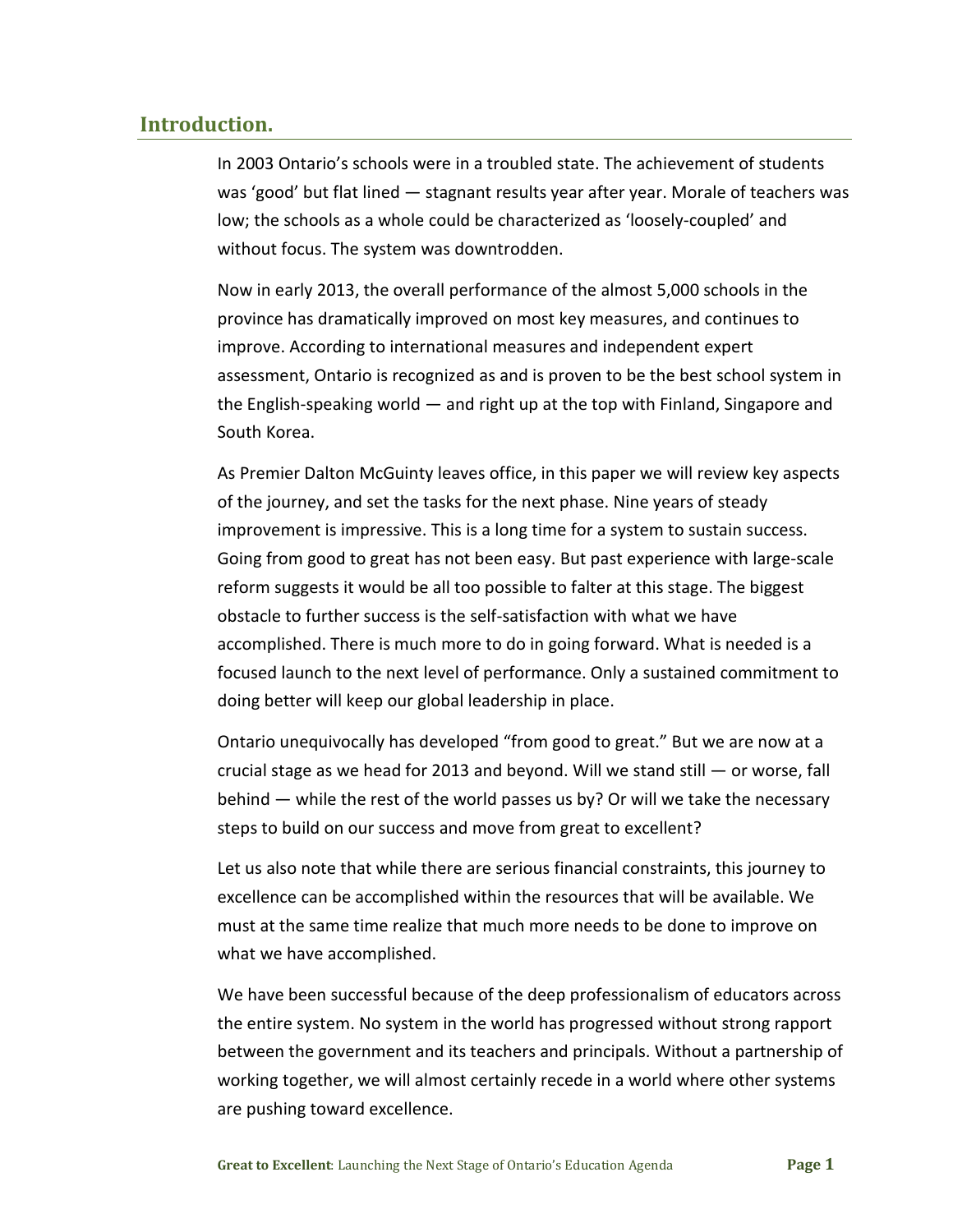Greatness is the enemy of excellence because it is easy to be complacent, and take things for granted. So, what have we accomplished? And equally important, how do we sustain improvement as well as go beyond it into new levels of learning through focused innovations?

Let's see what is at stake and what can be done.

# **What Has Been Accomplished? (2003-2012)**

Behind the obvious achievements of increased literacy, numeracy, and high school graduation rates, not to mention the benefits of early learning, lies the real strength of the accomplishment of the last nine years — the deep, widely shared ownership on the part of teachers, schools and school board leaders of the reform agenda.

We will consider the actual accomplishments shortly, but it is significant that at least three prominent international bodies have studied Ontario up close and all found that it is a powerful example of a government deliberately setting out to improve the whole system, and having the results to show for it. These include the OECD in Paris, which conducts the internationally respected PISA assessments of 15-year-olds in literacy, numeracy, and science in 70 countries across the world; the McKinsey group, which carried out two world-wide studies on education system performance; and the National Center for Education and the Economy (NCEE) in the U.S. (see references).

The OECD commissioned a team from Harvard to study what we have done, calling its report *Strong Performers and Successful Reformers in Education.* NCEE went further when it named its report *Standing on the Shoulders of Giants*, urging the U.S. to emulate what we have done. Scores of delegations come to Ontario each year and all end up admiring what we they see.

As to the results themselves, literacy and numeracy — with very high standards at play — have improved from 54 per cent to 70 per cent on average across the province's 4,000 elementary schools as measured by the Education Quality and Accountability Office (EQAO). EQAO measures and teacher diagnostic assessments in the classroom have become more congruent. Put another way, teachers who conduct good personalized assessments in their classrooms and take corresponding actions predictably see their assessment scores increase. When whole schools do this, the results are phenomenal.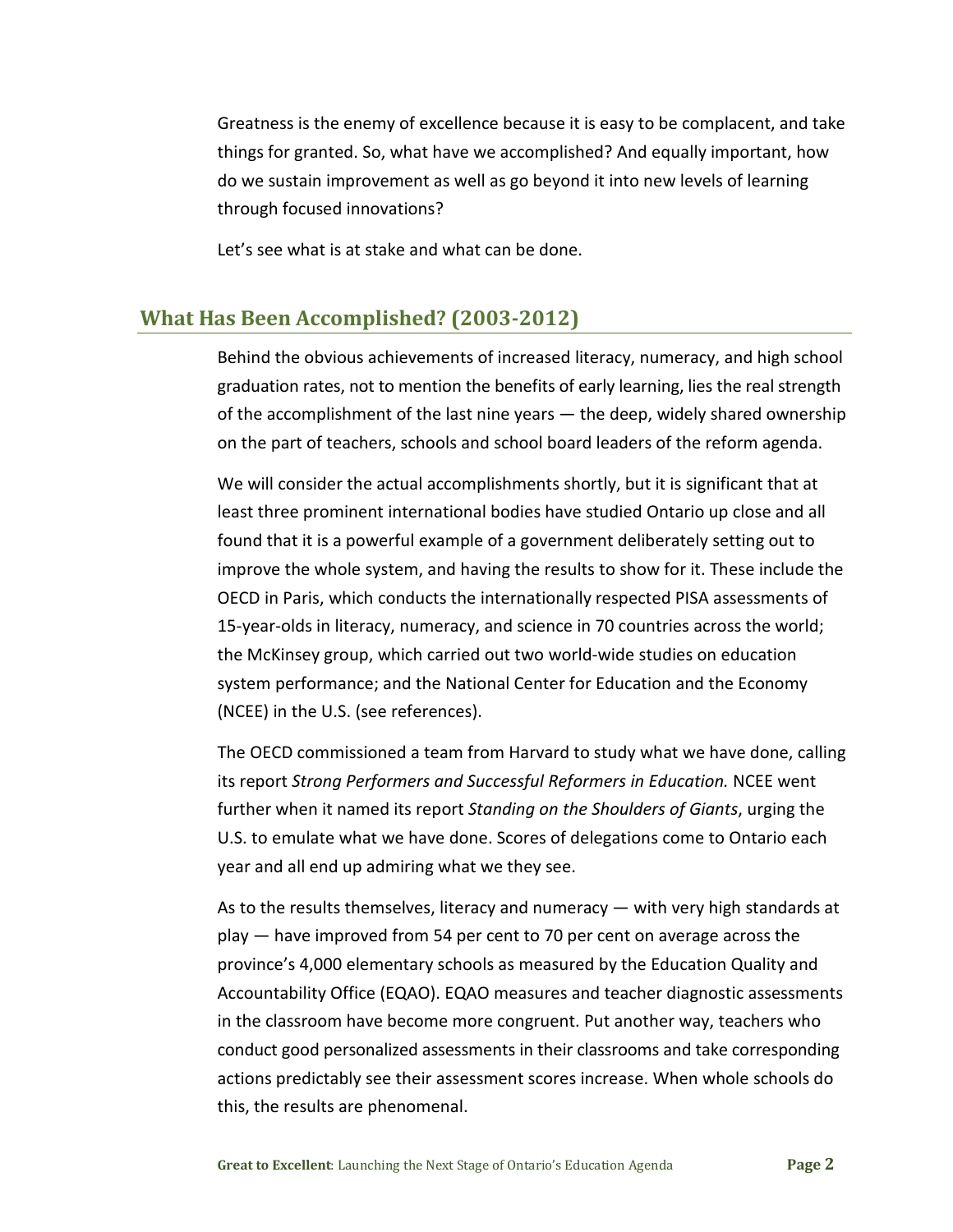Secondary school reform commenced almost two years after the initiatives in the elementary schools. The innovations in high schools with the Student Success/ Learning to 18 Strategy, the focus on literacy in grades 9 and 10, and the new Specialist High Skills Major programs that have flourished have been an amazing success. Graduation rates have improved by about two per cent every year, bringing the province's 900 high schools to an 82 per cent graduation rate from its starting point of 68 per cent.

We can express these accomplishments in different terms. There are 125,000 elementary students who have higher proficiency in reading and writing than would have been the case without the strategy; a further 93,000 students graduated from high school because of the strategy; and the gap between special education students and other students has been reduced by over eight per cent, another finding from an external research group. Immigrants who don't speak English when they arrive have also risen rapidly to reduce the gap compared to others. The percentage of students performing at level 1 or below has declined from 17 per cent to less than six per cent at the present time. The number of low-performing elementary schools eligible for the turnaround program — the Ontario Focused Partnership Program — has been reduced from its starting high of 800 schools to its current low of 87 schools, even though the bar has been set even higher. And so it goes, no matter how you cut it  $-$  steady progress on most measures.

What really sticks with the external researchers and the numerous site visitors to our schools from all over the world is what they see and hear when they visit schools. They can go into almost any school in the province and they will find consistency of good practice. When they ask teachers or principals to explain what they are doing and why, they get specific and widely shared answers. Educators can point to particular actions and show the link to student learning. They know where each and every student is on the learning journey.

The degree to which the new and better practices have spread across the province is incredible to people who come from systems that struggle to maintain a focus. External observers see the consistency in the views among the stakeholders, from unions and teachers to principals and parents — they all tell the same story. Even the Finns are impressed.

Another domain of substantial progress is full-day kindergarten (FDK). We take this up later in the section on focused innovation because the impact of FDK has not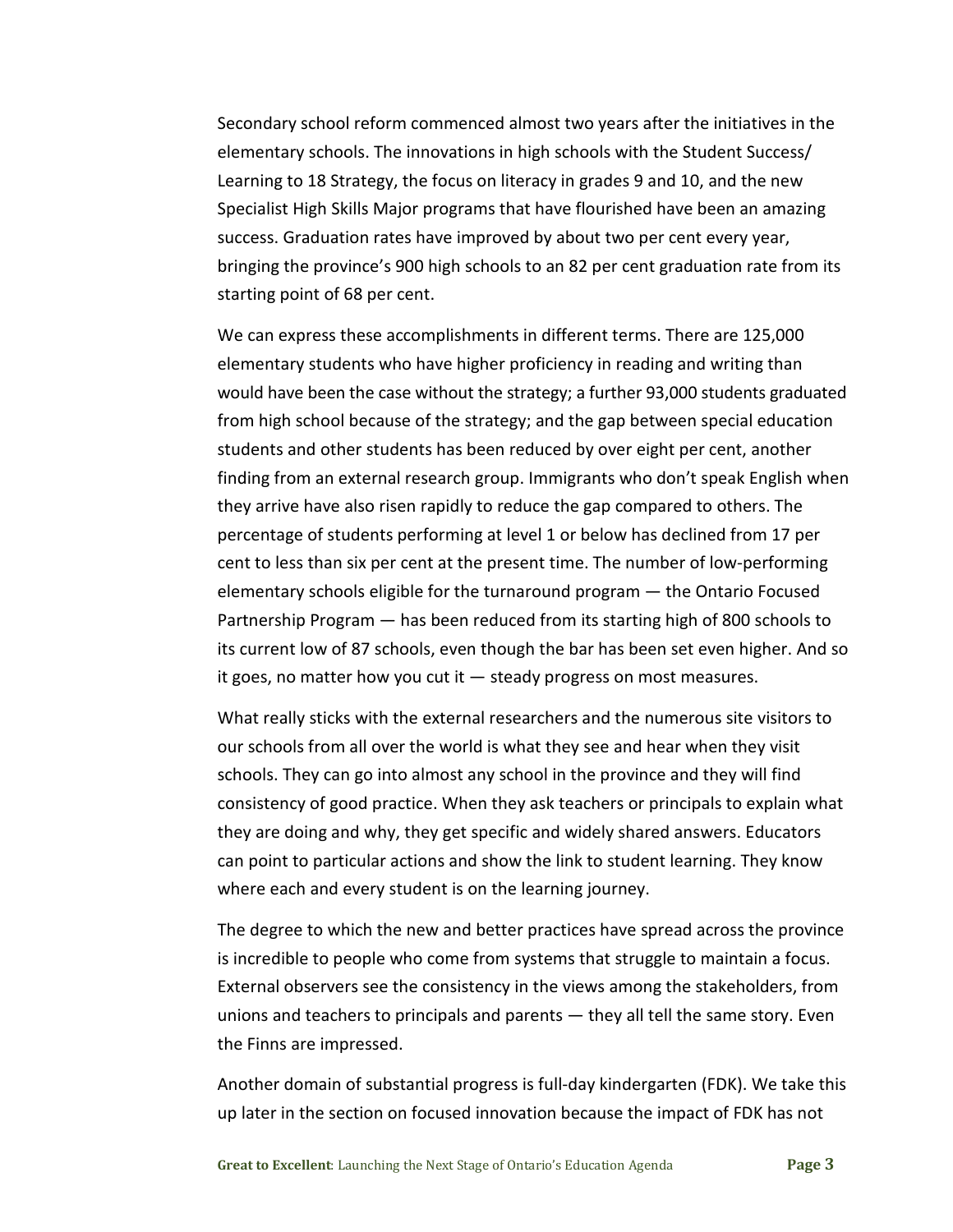yet been realized. But the progress to date is substantial. In quantitative terms as of 2012, we have 50 per cent of all students covered (125,000). In 2013, it will be 75 per cent. By September 2014, all 250,000 4- and 5-year-olds will be in full-day kindergarten, the first program of its kind in North America

There is widespread satisfaction among parents, teachers, school and school board leadership, and trustees. Students are learning through inquiry/play-based methods. Instructional strategies (our capacity building) are being modified in grades 1 and 2 to match the new capabilities and confidences of the children being served. Our research from years one and two is now coming in and is showing a strong return on investment as students are better prepared when they get to Grade 1.

Before we made the investment in full day kindergarten, 28 per cent of our students were entering Grade 1 vulnerable because they were seriously behind their peers. As this percentage falls as a result of our investment, for every one per cent drop in vulnerability there will be a one per cent addition to Ontario's contribution to the GDP over the life cycle of each cohort.

We are helping to lead the country and OECD in the development of instruments suitable for assessing development as well as learning. This is indeed innovative territory for the world of early learning.

What all of the above means is that teachers, individually and collectively  $-$  and the system as a whole — know what they are doing. They are doing it because it works. They are intrinsically motivated to keep on improving. They are driven not just because they care, but also because they are actually making a measurable difference that affects the lives of their students.

The public has also noticed. The highly regarded Ontario Institute for Studies in Education survey *Public Attitudes Toward Education* is now in its 18<sup>th</sup> edition. At the end of the previous administration in 2002, the percentage of people who were satisfied or very satisfied with the public education system was at 43 per cent. As the Ontario reform unfolded from 2004 to the present, satisfaction climbed rapidly to its present all-time high of 65 per cent.

In the first years of the reform, it required relentless focus and leadership on the part of the Premier and the guiding coalition that worked with him. Those of us who have studied whole system reform know how easy it is for governments to get distracted from the core learning agenda. Ontario maintained its deep focus as it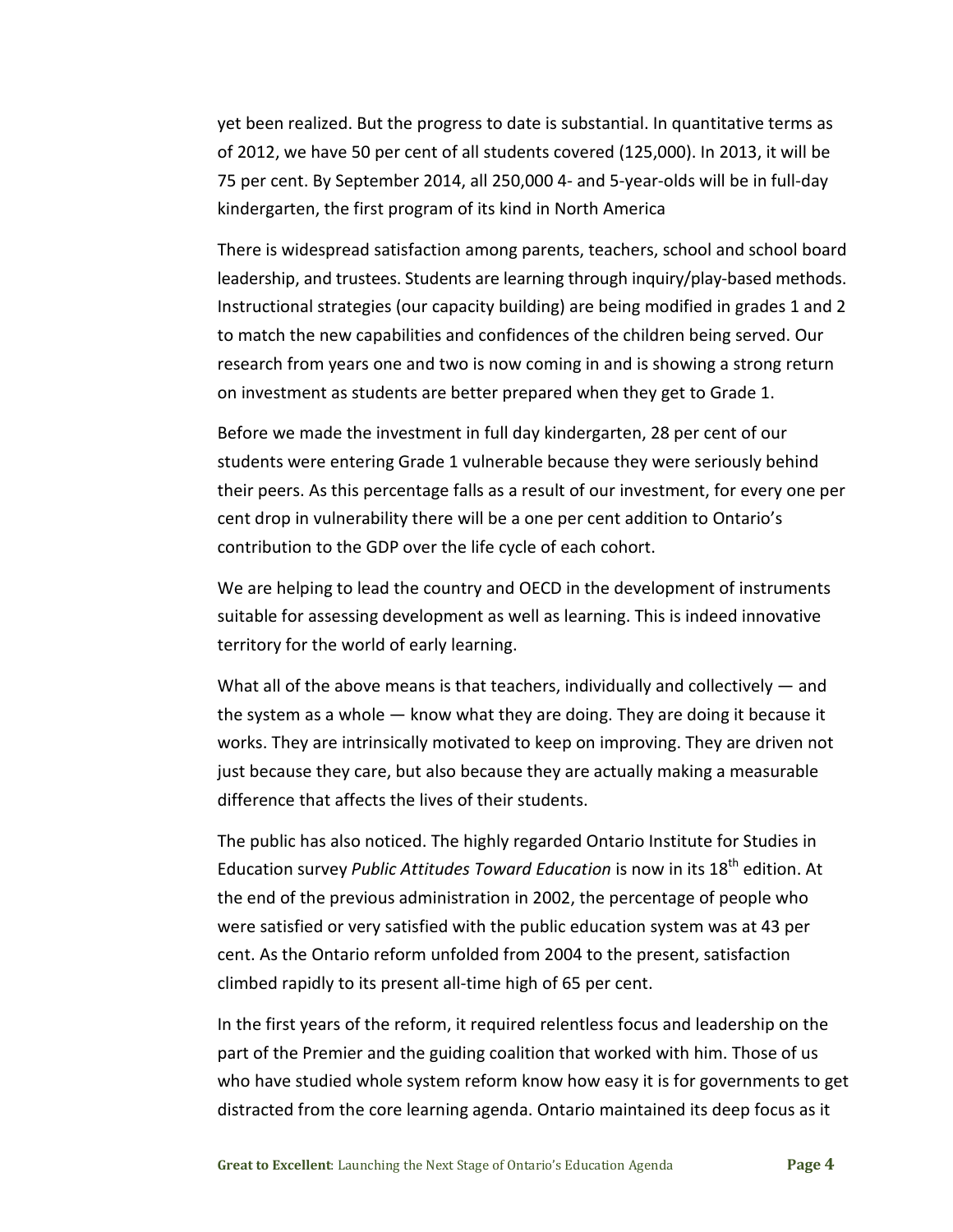developed capacity at all levels of the system. Now we see the payoff. While it started out as the government's agenda, it is now the system's agenda — a deep and shared ownership that binds educators and holds them accountable.

Compared to most jurisdictions in the world, and compared to the starting point in 2003, Ontario's strength is its focus and its consistency of practice arising from the new individual and collective capacity that has been established in every corner of the province. It is this triumvirate of focus, consistency of practice, and collective capacity that is our strength. The next phase of the reform is crucial. There are developments in the profession of teaching that might be called the "new pedagogy" that involve fundamental shifts in the roles of teachers and students in becoming "learning partners." These more powerful learning modes could be greatly accelerated by the new technologies that are rapidly coming on the scene. What is at stake here is the higher-order skills and qualities that will form the basis of being successful in the rest of the  $21<sup>st</sup>$  century. To compete in this domain will require all the capacity and ingenuity we can muster. This is the heady stuff of innovating for a future that is already upon us.

To go down the path towards excellence requires a high-capacity teaching profession and school leaders to work collectively in focused ways on the consolidation of current success, and on the further development of the innovative learning methods essential for a complex but exciting global world.

Capacity of the teaching profession was the very point that the McKinsey group made in comparing the 20 "most improving systems in the world," which included Ontario. They found that when you go from adequate to good to great, a system must invest in direct capacity-building of teachers. But once the system reaches a certain level — let's call it "greatness" — it requires strategies that mobilize the capacities of peers. They put it directly: as capacity gets higher (which is certainly the case in Ontario), peers become the main source of innovation if you are to go from greatness to excellence.

This is Ontario as it heads into 2013. Will it ramp up the deliberate effort to go to the next stage or will it stall? It is a conscious choice. You don't stumble into excellence.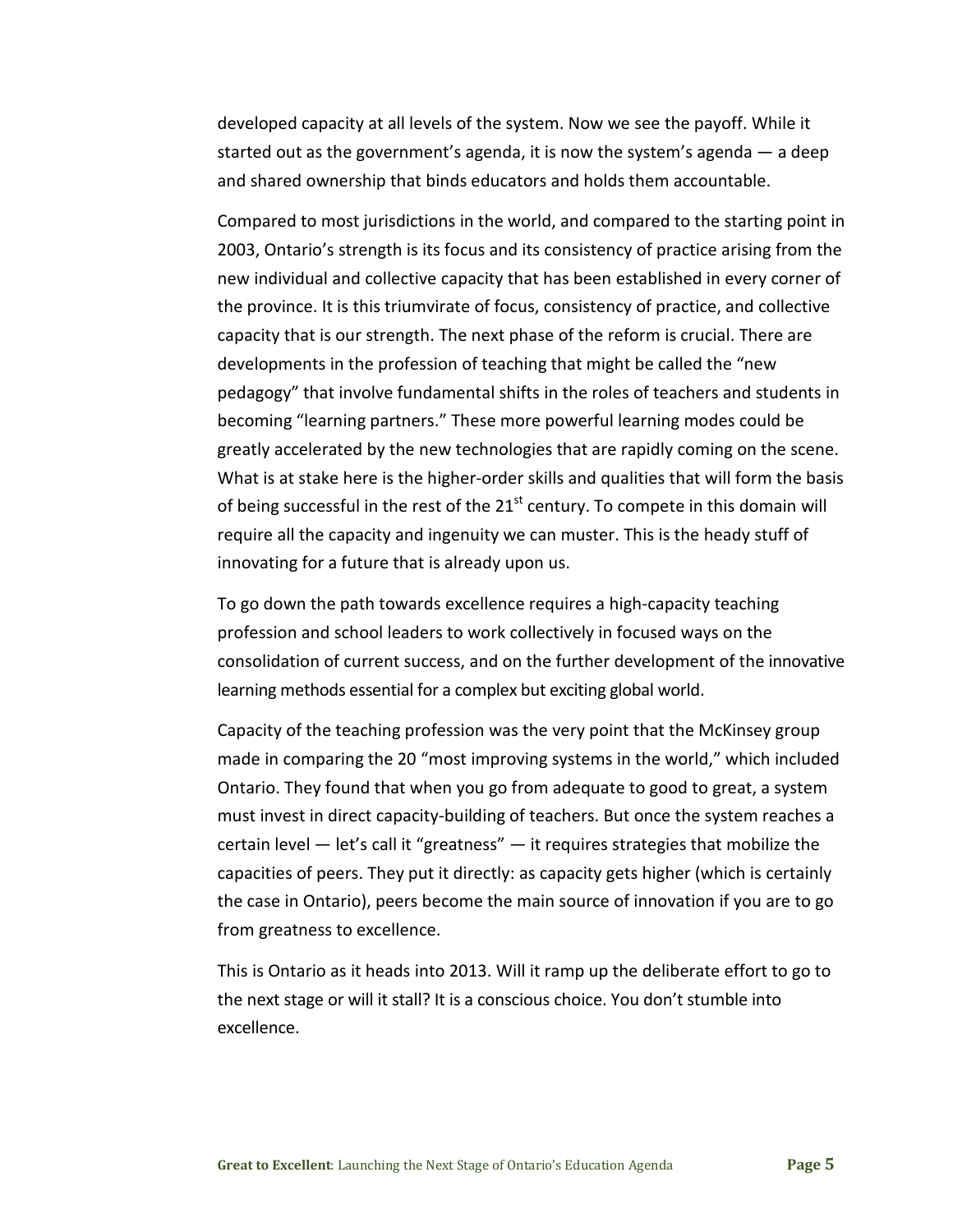# **Going forward**

The next two sections in combination lay out the core aspects of the next phase that entails both sustaining improvement on current priorities and focused innovation for our next level of achievement.

#### **1. Sustaining Improvement**

In 2008, building on the success of the first phase, we set out the priorities and plans for moving from good to great. In the paper Energizing Ontario Education, we established three core priorities:

- **High levels of student achievement** in literacy and numeracy at 75 per cent and in high school graduation at 85 per cent.
- **Reduced gaps in school achievement** for all subgroups of students.
- **Increased public confidence in publicly funded education** greater twoway partnership and confidence with parents, communities and the public at large.

We have already seen that significant progress has been made — enough to qualify for the designation of "great" by those who evaluate us. We have achieved 70 per cent, not 75 per cent, in literacy and numeracy, and 82 per cent, not 85 per cent, in graduation rates. Gaps in most categories are being reduced — special education, English language learners, and students and schools of poverty. The goals of 75 per cent and 85 per cent are not high enough either. Satisfaction on the part of the public at 65 per cent is at an alltime high, but still not good enough. There are some serious gaps — aboriginal students do not fare well; some ethnic subgroups have not progressed; and math has leveled off (the math strategy started later than the literacy strategy, and has only recently been established at many schools—look for results to increase in 2013).

We must work with all our partners to develop new, more ambitious goals. This is no time to let up.

Therefore the first of two commitments for the next phase is to sustain the priorities and the commitment to continuing improvement with respect to the three core goals.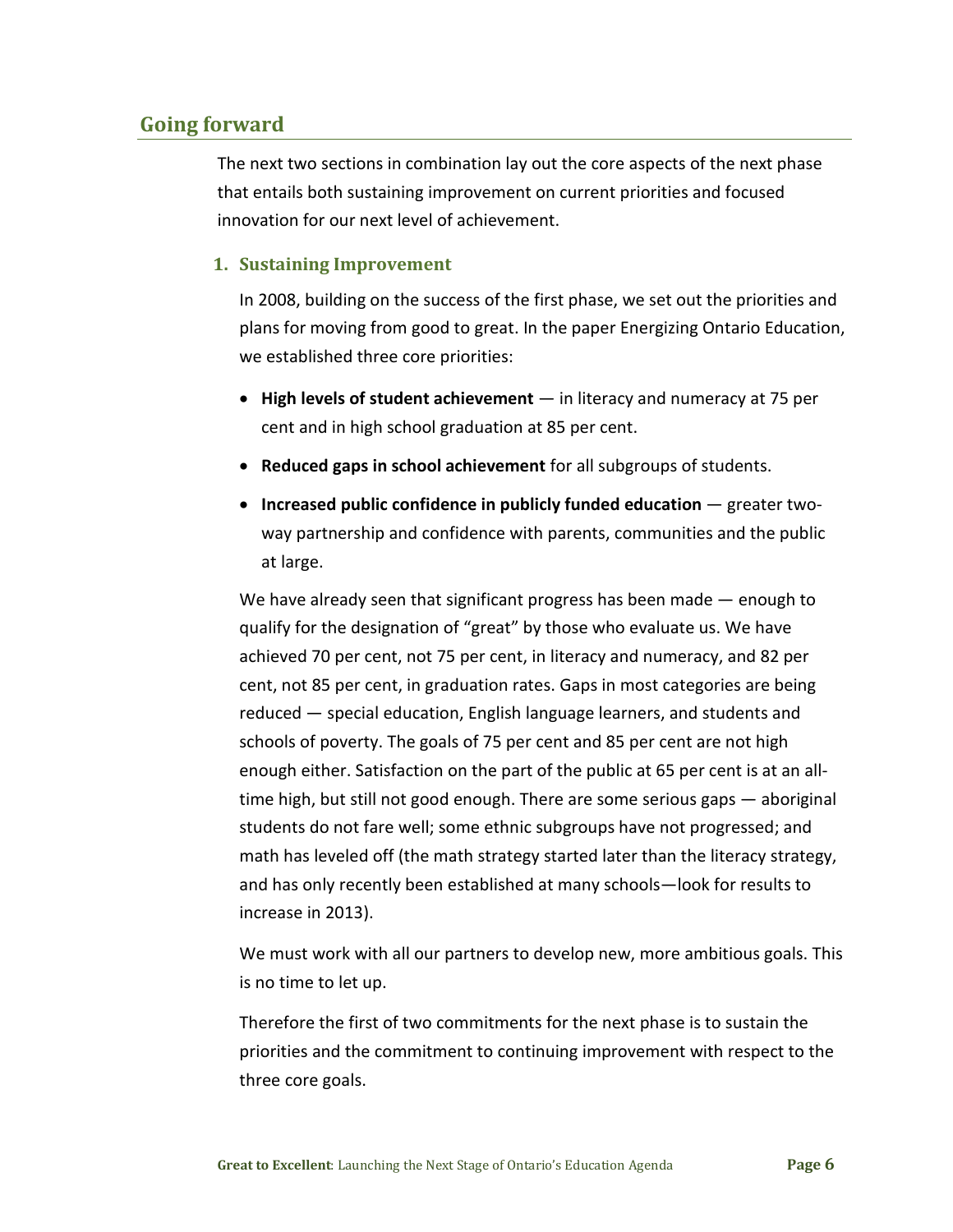What is especially important about this work is that it feeds into the second priority domain that we are about to discuss. To be specific, we have been progressing upward relative to the standards measured by the province's Education Quality and Assessment Office. The high minimum proficiency we have set is level 3 on a four-point scale, and large numbers of students have advanced from levels 1 and 2 to level 3. Level 3 is a high standard because to meet it, students have to achieve at least a B (70 per cent).

At level 3, students are entering the arena of higher-order skills. It includes literacy and numeracy across the curriculum  $-$  in science, social studies, drama and the arts — and it includes demonstrating skills such as critical thinking and problem solving. It feeds forward naturally into the focused innovation era we take up in the next section. Our current level of performance gives us very important advantages for moving to the next stage that can be expressed both generically and specifically. Stated generally, we have built the capacities essential for moving effectively into the immediate future. It takes capacity to build capacity, and we have the baseline power to take off into widespread excellence. In more specific terms, the sector, combined with continued leadership and stimulus from the centre, must innovate beyond its current performance in order to go from great to excellent.

The key question is whether existing capacities that are evident across the province can be leveraged for whole system innovation essential for 2013 and beyond. It will take strong effort and commitment at all levels of the system to achieve excellence in the next four years. This move to excellence will require deeper and widespread innovation in focused areas. Hence the second key priority.

# **2. Engage in focused innovation relative to higher order skills and qualities, test what works and spread effective practices.**

People have been talking about skills for the  $21<sup>st</sup>$  century for at least a quarter of a century — a conversation marked by superficiality and vague notions of what it means. This is rapidly changing as new pedagogical specificity and powerful technology converge. Ontario now has the capacity to make pedagogy the foundation in learning through the use of technology and new digital resources. What makes this even more exciting is that the new work is already happening in many pockets across the province*.*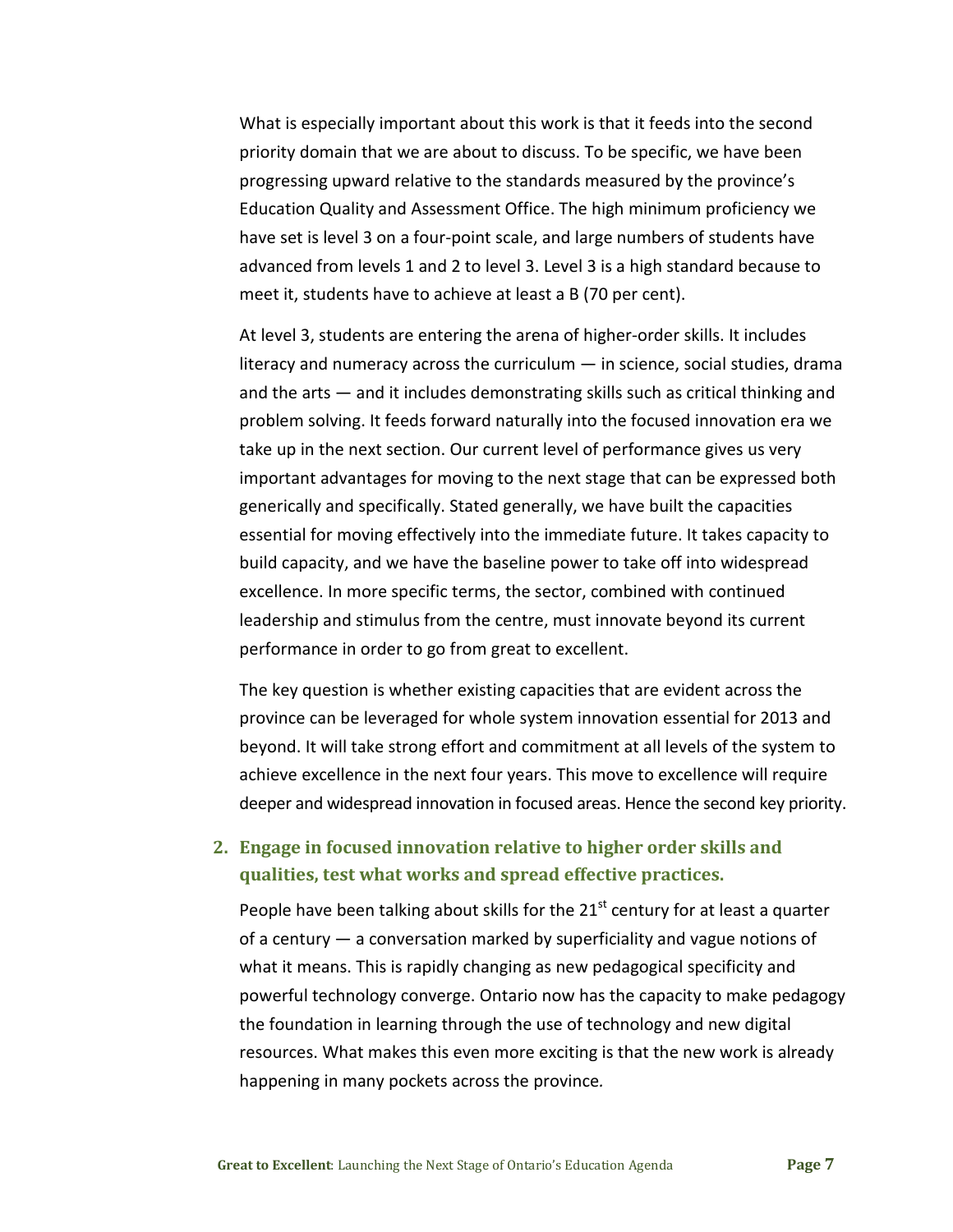Figure 1 captures the key qualities  $-$  the future is already here. Six Cs form the agenda: character, citizenship, communication, critical thinking and problem solving, collaboration and teamwork, and creativity and imagination.

As we delve into the meaning of these concepts, it is important to stress that we should not launch into an abstract discussion. In the next period of development, these core priorities must be defined, operationalized in practice, measured to mark success and to clarify progress and next steps, and widely shared in terms of spreading what works. This process of specificity and dissemination is our strength. We must put it to good use for the next phase of success.

Figure 1.



**Student, Society Well-Being** 

The capacity of educators in Ontario, as noted, is at such a high level as a result of the strategies of the past nine years that much of the leadership  $-$  what we might call leading from the middle — is already in the system. It needs to be cultivated and spread throughout the province, including establishing clarity of each of the six clusters and their interrelationships, learning experiences that develop the skills and dispositions in question, and the means of measuring and fostering progression in their development. But the middle cannot lead in a vacuum. Focused leadership from the government will continue to be essential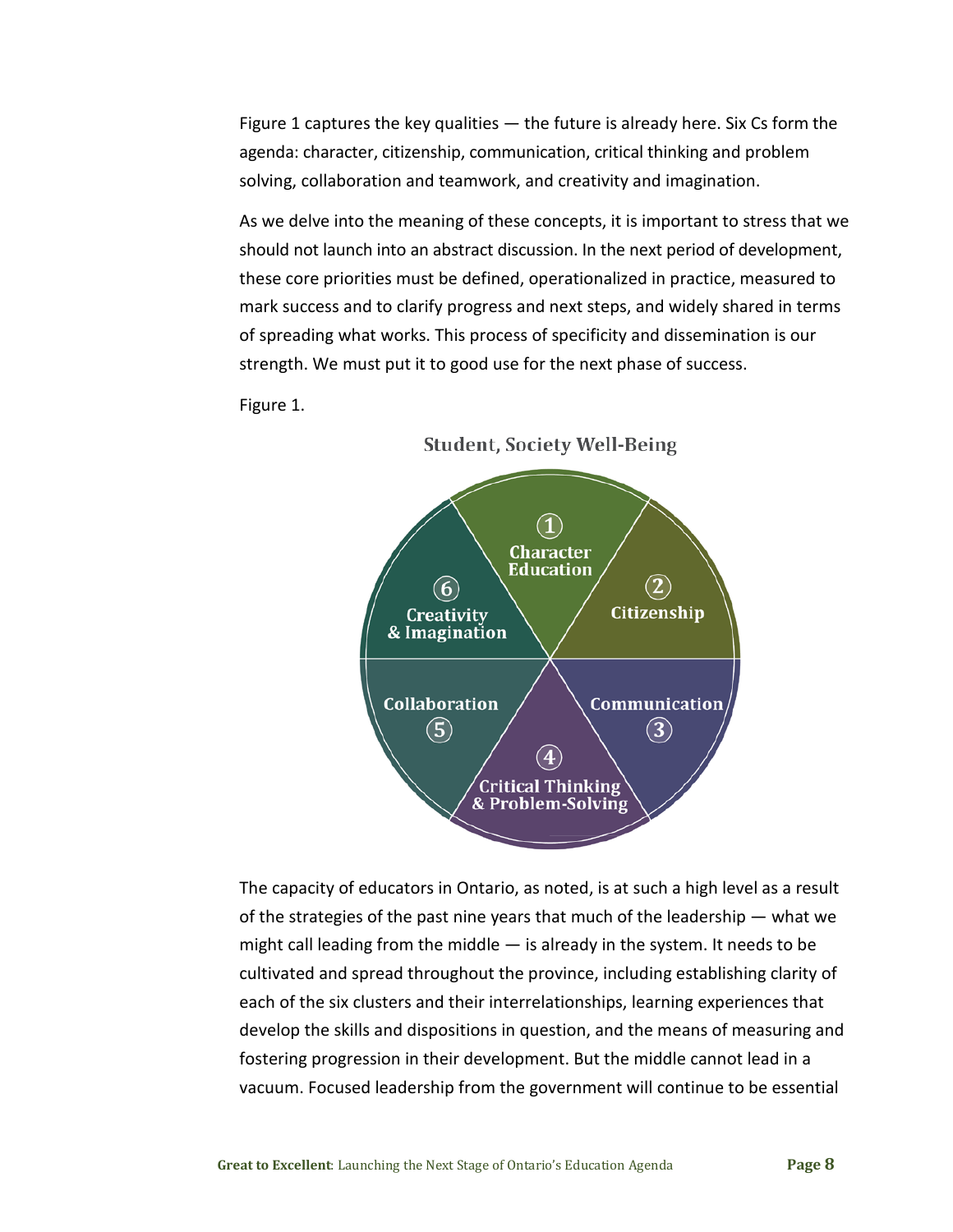for whole system excellence. Brief preliminary descriptions of the six Cs are provided here:

- *Character education—* honesty, self-regulation and responsibility, perseverance, empathy for contributing to the safety and benefit of others, self-confidence, personal health and well-being, career and life skills.
- *Citizenship —* global knowledge, sensitivity to and respect for other cultures, active involvement in addressing issues of human and environmental sustainability.
- *Communication —* communicate effectively orally, in writing and with a variety of digital tools; listening skills.
- *Critical thinking and problem solving —* think critically to design and manage projects, solve problems, make effective decisions using a variety of digital tools and resources.
- *Collaboration —* work in teams, learn from and contribute to the learning of others, social networking skills, empathy in working with diverse others.
- *Creativity and imagination —* economic and social entrepreneurialism, considering and pursuing novel ideas, and leadership for action.

The overall purpose of these six Cs and their underlying DNA is the well-being of the whole student, and the well-being of society, which essentially consists of higher levels of student achievement and the capacity to apply what one knows. The fundamental purpose of education in an excellent system is to produce in all of its graduates  $-$  as close to 100 per cent as possible  $-$  the quality of leadership*.* By that we mean the capacity and commitment to act for one's own good and for the common good.

We could call this the "new entrepreneurial spirit"— a spirit characterized by innovation, risk-taking, commitment, and skilled problem solving in the service of a better future. But unlike previous definitions of entrepreneurialism, this one applies both to business and social domains. Innovation in new technologies is one aspect, but so are social innovations that build new communities and create opportunities for a better life.

Certainly these developments require educational entrepreneurialism and innovation, and importantly more technological savvy. It is worth emphasizing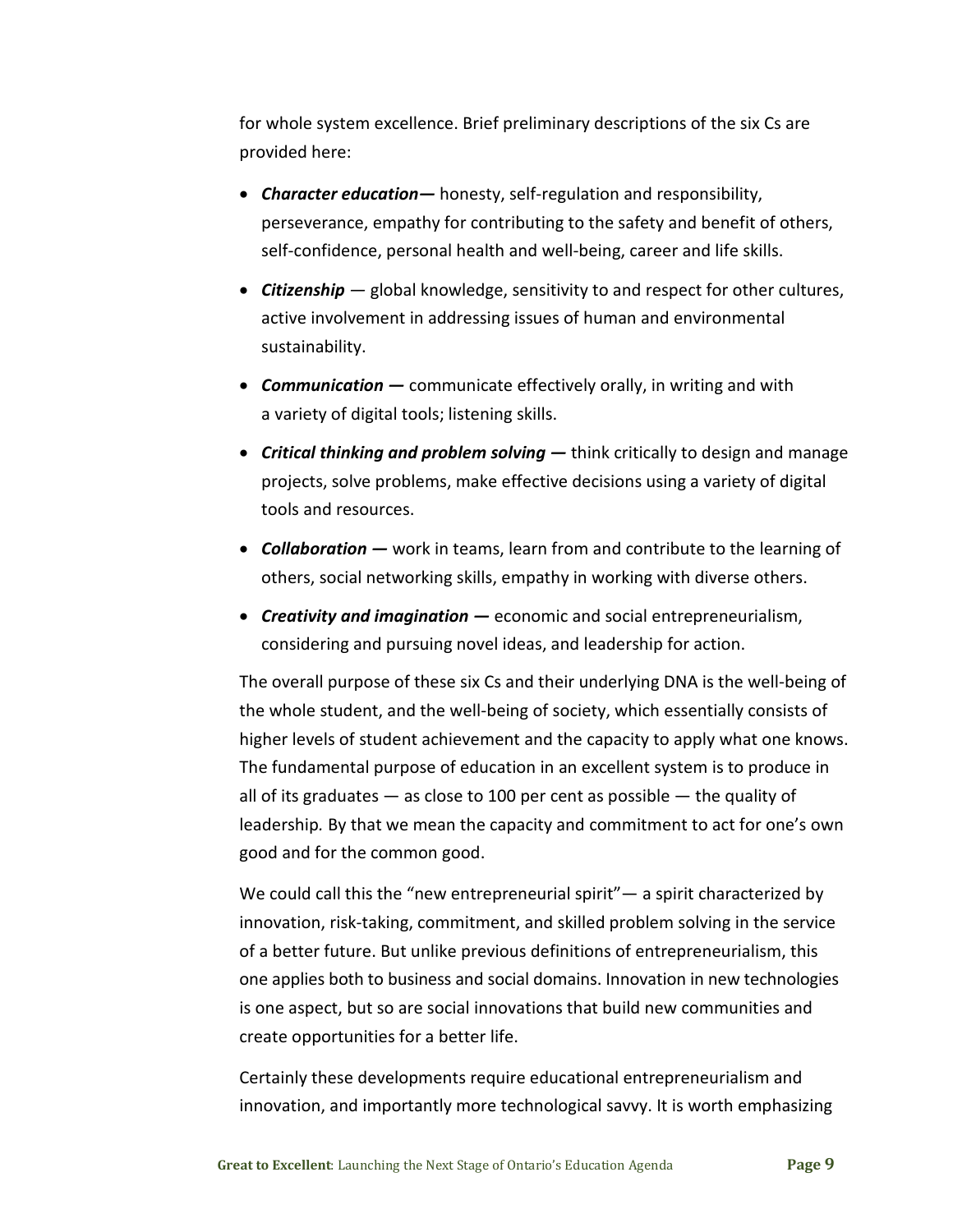that education systems around the world have been better at acquiring technology than they have at using it to change the system. Ontario over the past decade has resisted this temptation to invest heavily in technological tools. Instead we have built the pedagogical capacity of teachers to teach well and to learn from each other. Now with focused innovation we must invest in new practices that integrate pedagogy and technology, with the former as the driver. Thus, in the next phase of reform Ontario must employ its considerable expertise in pedagogy to harness the power of the rapidly developing new technologies to achieve results significantly higher than ever before relative to the six Cs.

The six Cs are also attributes that parents and the public value, and that employers seek. They position our graduates for successful careers in Canada and across the globe.

In sum, entrepreneurialism and innovation reach across all six Cs, essentially developing the ability and desire to act on one's values and ideas in the context of working with others. For the first time in history we should strive to ensure that the educated person becomes a doer*.* Every educated person becomes a leader in his or her own right. It involves what Paul Tough called "grit, curiosity, and the hidden power of character."

Our work in Ontario over the past nine years has been marked by specificity, precision and clarity. The same applies here. The six Cs are not vague aspirations. They must and can be grounded in identifiable and measurable realities. We are incredibly advantaged by the fact that several school boards have already started down this road. We will find many examples of concrete exit outcomes related to the six Cs already being formulated and acted upon in school boards. In other words, there currently exists in the province a huge appetite for focused innovation related to the cultivation of the entrepreneurial spirit.

We also need focused innovations in full-day kindergarten. There has been rapid expansion and positive results and strategies emerging from the early evaluations. We must in the next phase become systematically engaged in innovations in early learning. This work currently underway consists of early and continuing diagnosis of learning needs, creating and fostering play-based inquiry and learning experiences that enable progression, assessing progress, and spreading effective practices.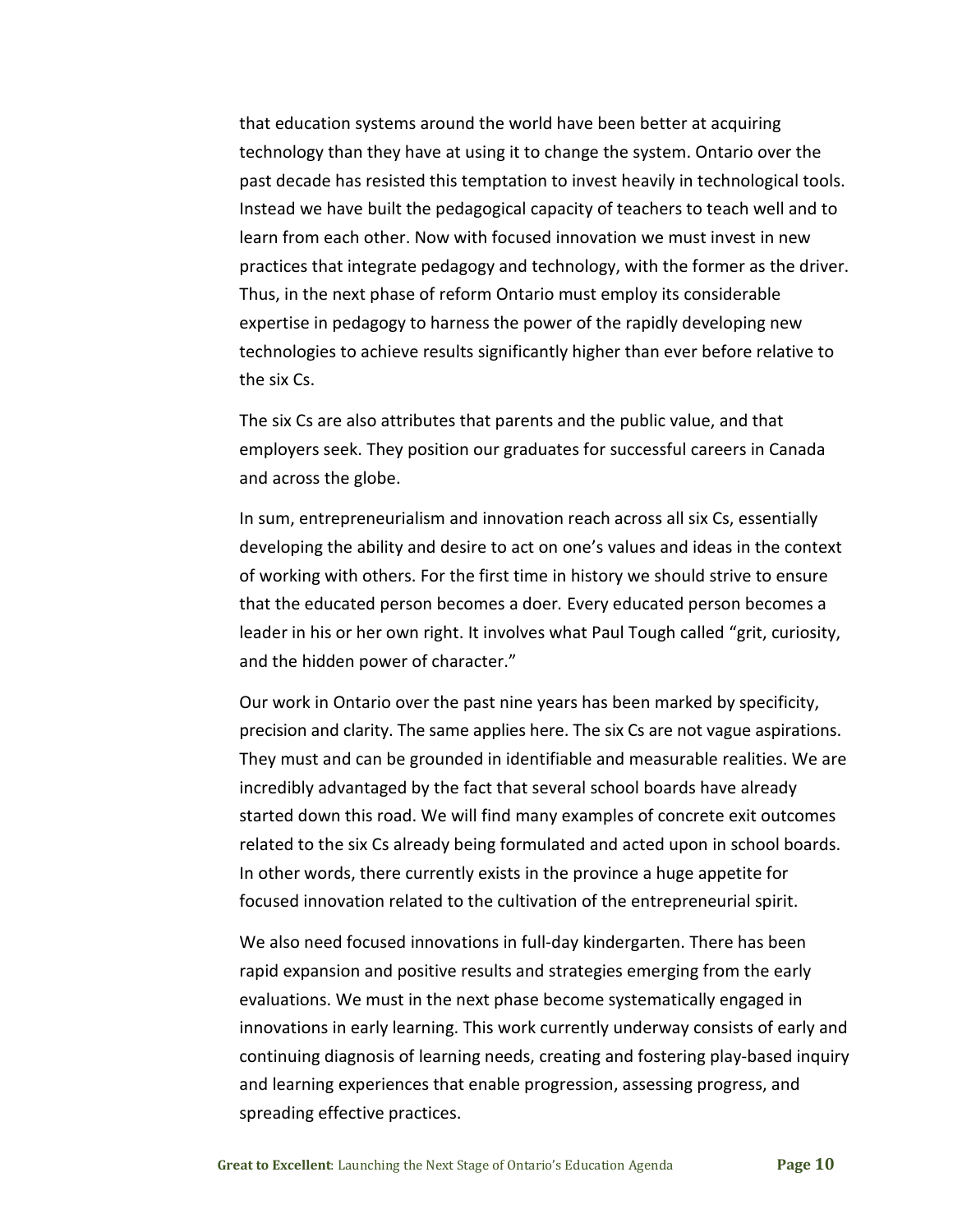In implementing FDK we will need to employ similar strategies that have been successful with respect to our earlier priorities, including: building on work already in the sector; organizing lateral learning and the spread of good ideas; providing professional development and support resources; keeping people energized through the recognition of good work and progress; developing provincial measures of progress and reporting publicly on them; ensuring each school board has a strategy in place; creating forums for stakeholders, including those in other sectors to work together, and so on.

Our FDK program promotes the development of self-regulation, socialemotional learning, inquiry skills, and play-based learning that fosters creativity, imagination and problem solving. In short, we need to position early learning so that it functions as the beginning of the systematic cultivation of the six Cs for all children in Ontario.

All of these continuing and new developments entail establishing and strengthening connections with parents, communities, employers, social agencies and others as partners. The extension of this work will be attractive to educators, parents and the public because it builds on lots of positive energy that itself will further bolster commitment to progress.

### **Great to Excellence: Launching the Next Phase of Reform.**

We will need a strong endorsement of the agenda by all the partners we have identified and a relentless commitment to the two domains of action identified in the previous sections. Namely: sustained commitment to continuous improvement and an equally concerted pursuit of focused and disciplined innovation.

Just as in 2003, we will need strong central leadership and focused discipline for launching Ontario to the next phase of what we call excellence. It will be a different kind of leadership because it will be leading from strength, but if anything it will require deeper partnership between government and education and other sectors in order to realize the aspirations and qualities embedded in the six Cs.

This paper has not provided details on how to get to the next level of excellence. There is already a great deal of knowledge and expertise in the system with respect to successful strategies for accomplishing deep improvements across the province. Our job now is to harness this intelligence and motivation to engage all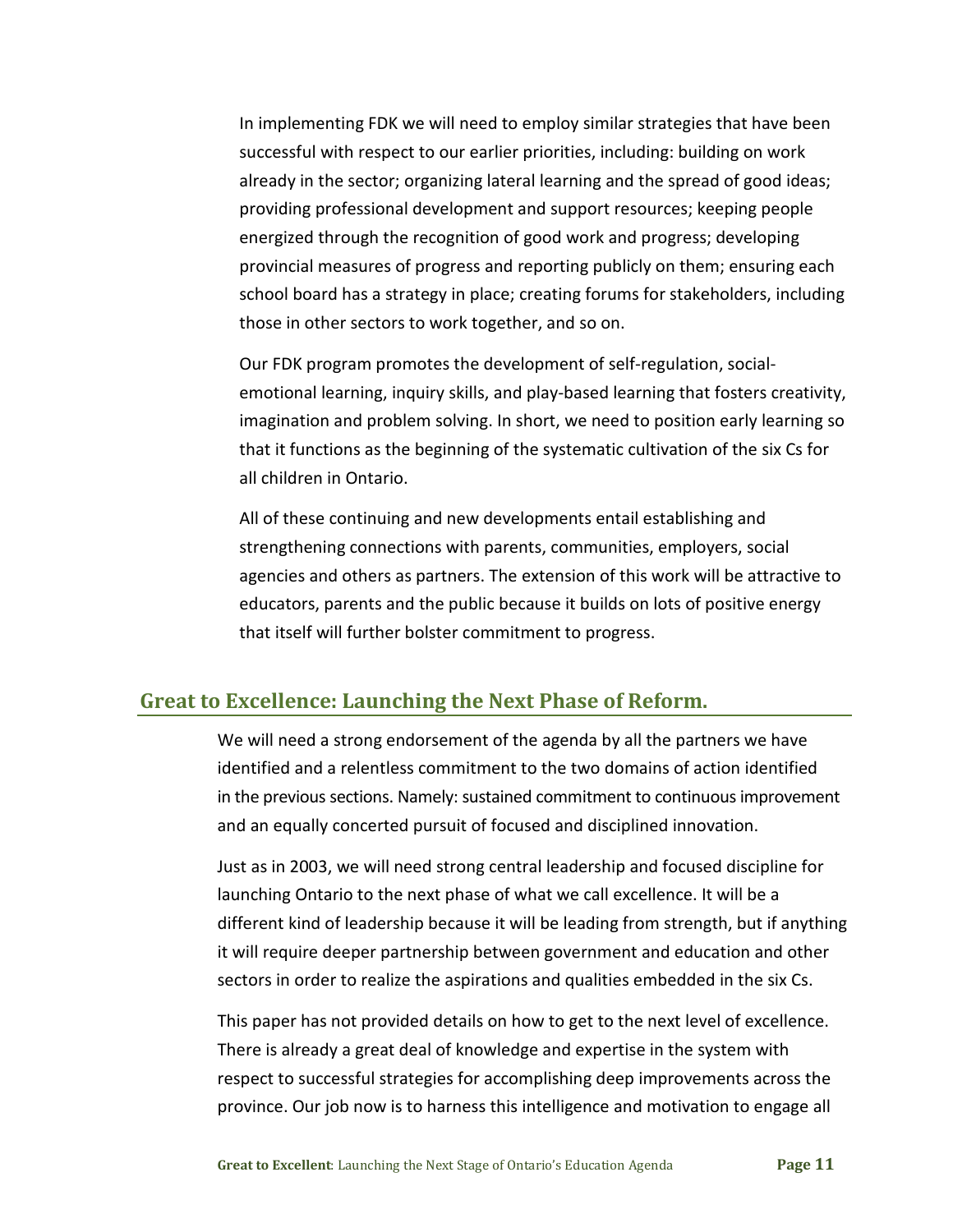stakeholders in a common pursuit that will take us to levels of achievement never before attained. The emphasis must be on focus, rigor and coherence that extend our successful achievement. Current priorities and focused innovation are entirely compatible, and must be made so. This is the agenda of the next phase.

What Ontario educators and leaders have accomplished in the last nine years is truly remarkable and impressive on a world scale. Yet it is also disturbingly precarious without the focused innovation required for excellence.

The world is watching. Our children are wanting. We need to opt for excellence.